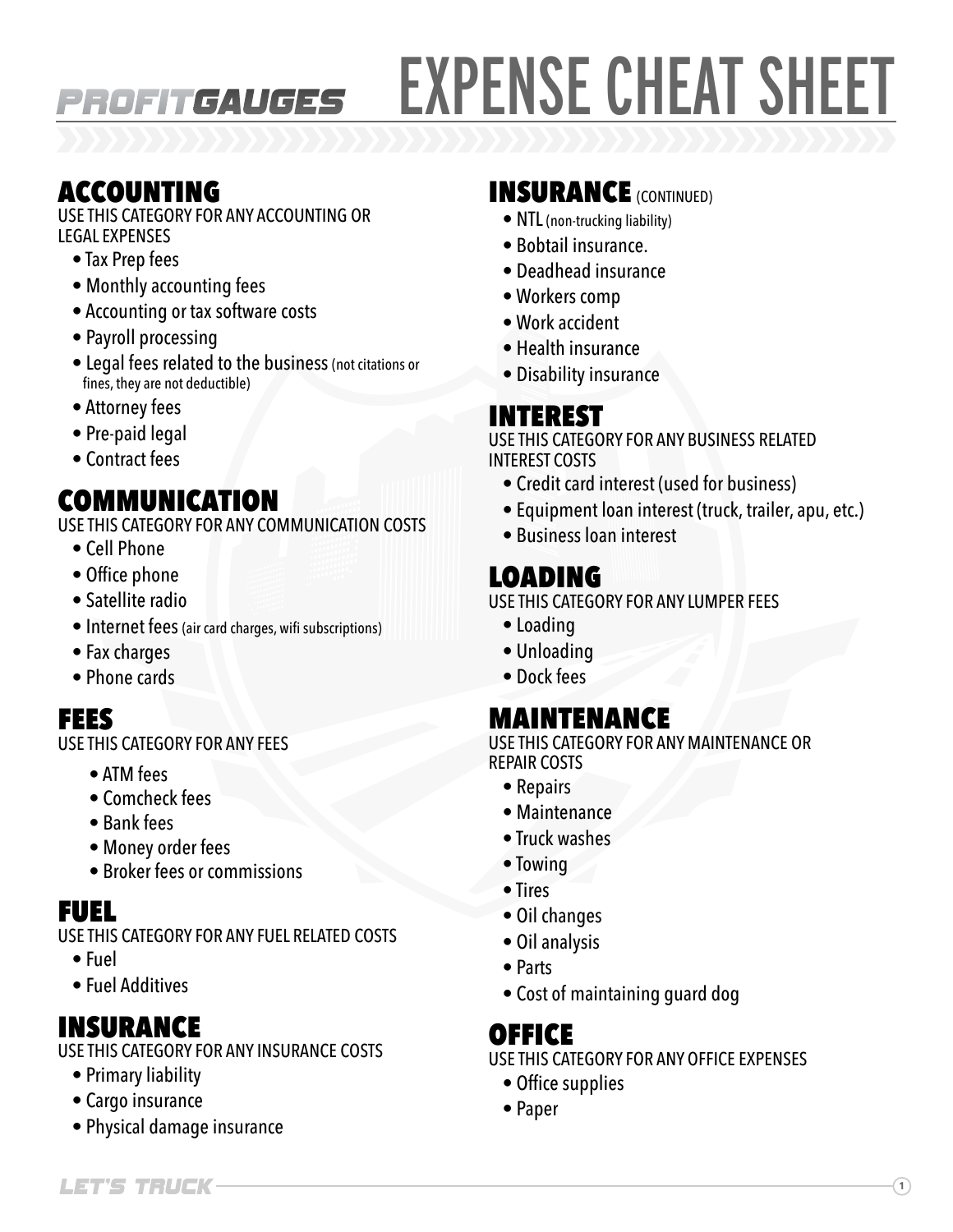# EXPENSE CHEAT SHEET

# OFFICE (CONTINUED)

- Ink cartridges
- Software
- Office machines
- Online subscriptions
- Education: Seminars
- Business related books (audiobooks, DVD's)

**PROFITGAUGES** 

- Postage
- Shipping charges
- PO Box
- Printing (business cards, invoices. Letterhead etc.)

# PHYSICALS

USE THIS CATEGORY FOR ANY BUSINESS MEDICAL COSTS *NOTE = Do not put personal medical costs here they are not deductible as a business expense*

- DOT Physicals
- Drug tests
- Sleep apnea testing or related costs
- Drug consortium costs

# RENT / LEASE

- USE THIS CATEGORY FOR ANY RENTAL FEES
	- Truck rent
	- Trailer rent
	- Storage costs
	- Tool and equipment rental
	- Office rental
	- Garage rental

# SCALES

USE THIS CATEGORY FOR ANY SCALE FEES

- Scale tickets
- PrePass fees

# SUPPLIES

USE THIS CATEGORY FOR ANY MISC STUFF

- Hardware, nuts, bolts, etc
- Building materials

#### **SUPPLIES** (CONTINUED)

- Cleaning supplies
- Small tools
- Expendables

# TAX / LICENSE

USE THIS CATEGORY FOR ALL BUSINESS TAXES. *NOTE = Do not put in quarterly estimated tax payments or any other federal income tax payments (they are not tax deductible)*

- Base plate
- HVUT (2290)
- Permits
- Fuel Tax
- CDL fees
- Mileage tax
- Business related Ad Valorem tax
- Oversize/Overweight Permits

# TOLLS / PARKING

USE THIS CATEGORY FOR ANY TOLLS

- Toll tickets
- EzPass, PikePass, etc (any toll related services)
- Parking fees

#### TRAVEL

USE THIS CATEGORY FOR ANY TRAVEL RELATED COSTS

- Hotel / Lodging
- Rental car
- Showers
- Airfare (business related)
- Ferry
- Idleaire / Shorepower

No receipts are required for travel expenses under \$75 each with one exception: lodging. You must have a receipt for all lodging expenses. This means that you can keep a written or computer log instead of receipts for travel expenses under \$75, showers, laundry, coin operate truck washes etc.